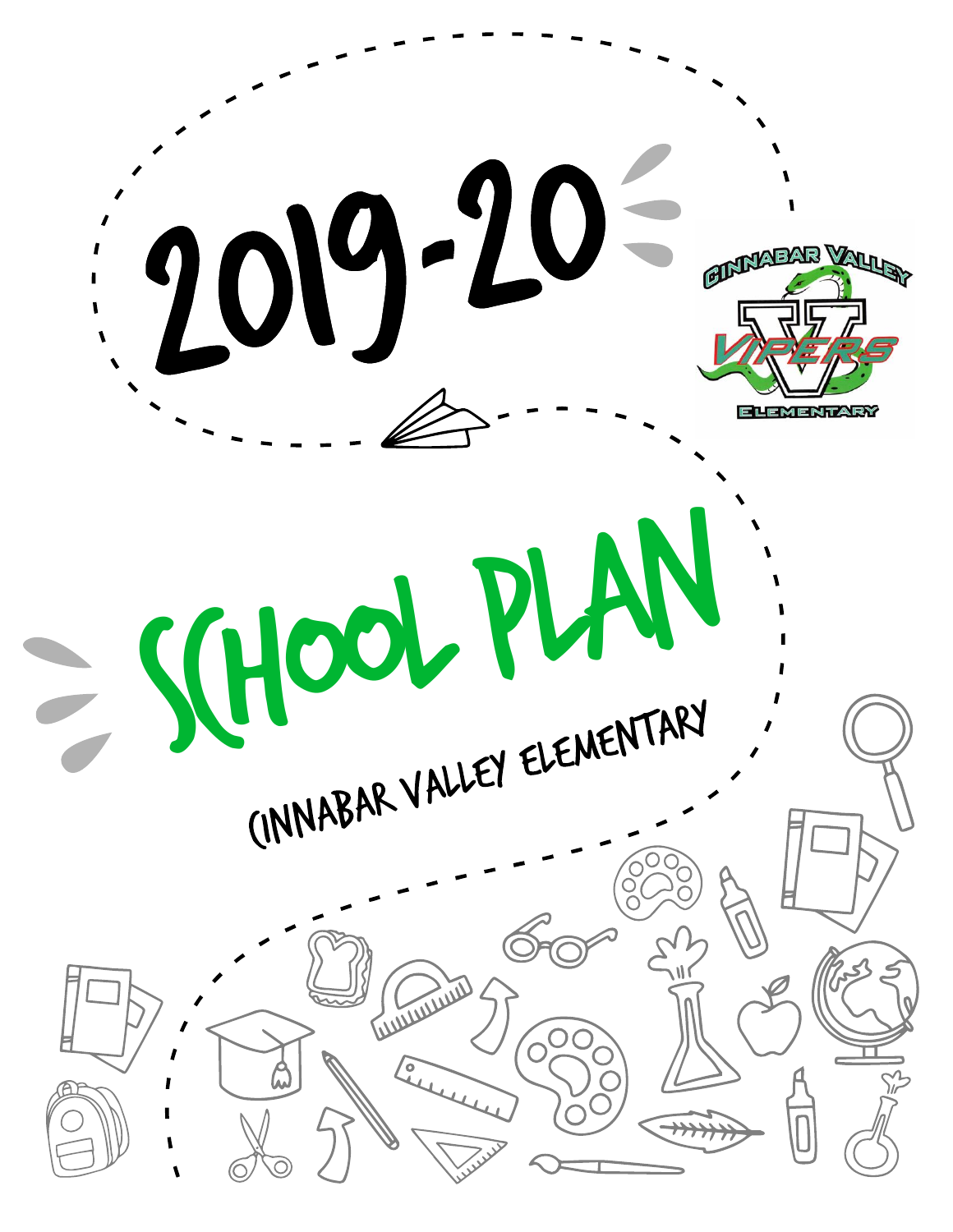

# *Cinnabar Valley Elementary School Plan 2019 – 2020*



## **School Planning Document 2019-2020**

Year of Plan: 2019-2020

School Name: Cinnabar Valley Elementary

Principal: Marisol Chatton

#### **School Community Context**



Cinnabar Valley Elementary is nestled in the heart of Cinnabar Valley. Visitors to the school find a vibrant community of learners, with students actively engaged in their learning both in and out of the classrooms.

Cinnabar Valley Elementary has experienced significant growth in the 2017-2018 school year, growing from 272 students in 2016 to 293 students in 2017. We now have 13 divisions and 300 students.

Our school continues to focus on the core competency of Personal and Social Responsibility, adding the Virtues project as a means of teaching positive behaviour (part of the PBIS system of supports). Our virtue for September was Patience. This virtue was shared school wide and included in our newsletters creating "common language," and understanding as we settled quickly into our new classrooms.

The creation of the school goals for 2019-2020 were a collaborative process, with the work tied directly to our Professional Learning Community sessions.

#### **Our School Goals**

### **To improve reading fluency and comprehension**

#### **Our Inquiry question:**

How do we foster joyful, engaged reading and writing in a differentiated classroom while increasing student achievement using student mentors and authentic assessment practices?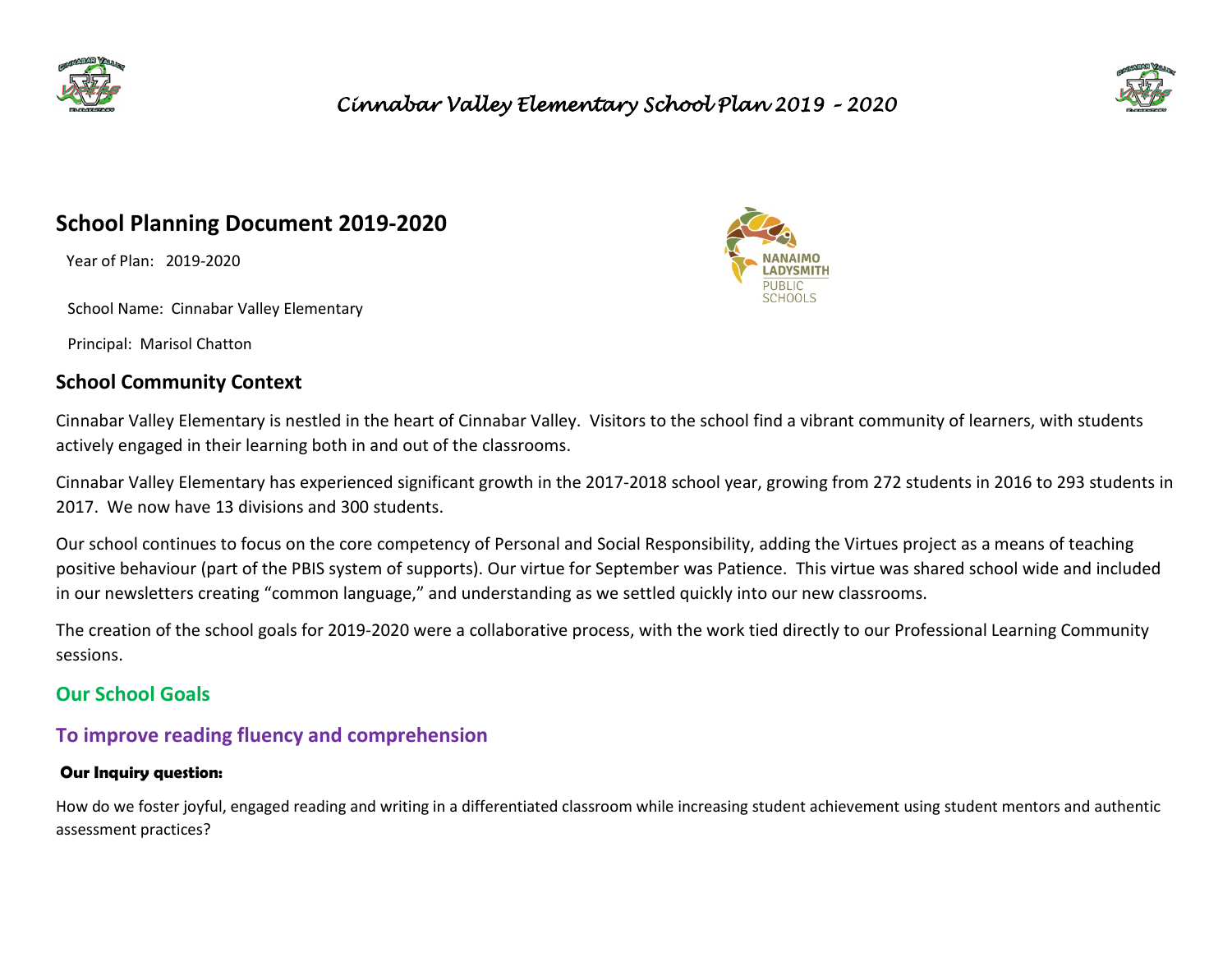

# *Cinnabar Valley Elementary School Plan 2019 – 2020*



#### **Goals continued**

 **To develop confidence and skills to successfully navigate - Math/ problem solving skills To develop skills in the area of environmental stewardship and sustainability To continue to develop a warm caring environment where students and teachers feel comfortable taking risks to develop their learning. Support school wide language/ SEL programs – Zones of Regulation** 

### **Strategies:**

## **PLC – reporting document – through Google Doc**

Jolly Phonics, Jolly Grammar, Whole Language and oral language strategies, Daily Five with (word work) Guided Reading, Buddies Student mentors as agents of change / both VIU Practicum embedded program as well as our school wide Buddy Reading program Words their Way / Daily Five Café framework – Gail Boushey and Joan Moser Team building – Jo Boaler – Changing students' minds and achievement in Mathematics / Math/ Carol Fullerton - Teaching resources Peter Liljedahl – Building Thinking Classrooms / Broadening the scope of research on mathematical problem solving/ focus on technology Prodigy Math Technology: Raz Kids, Epic books, starfall, Montessori crosswords, reading eggs, letter school, Google read and write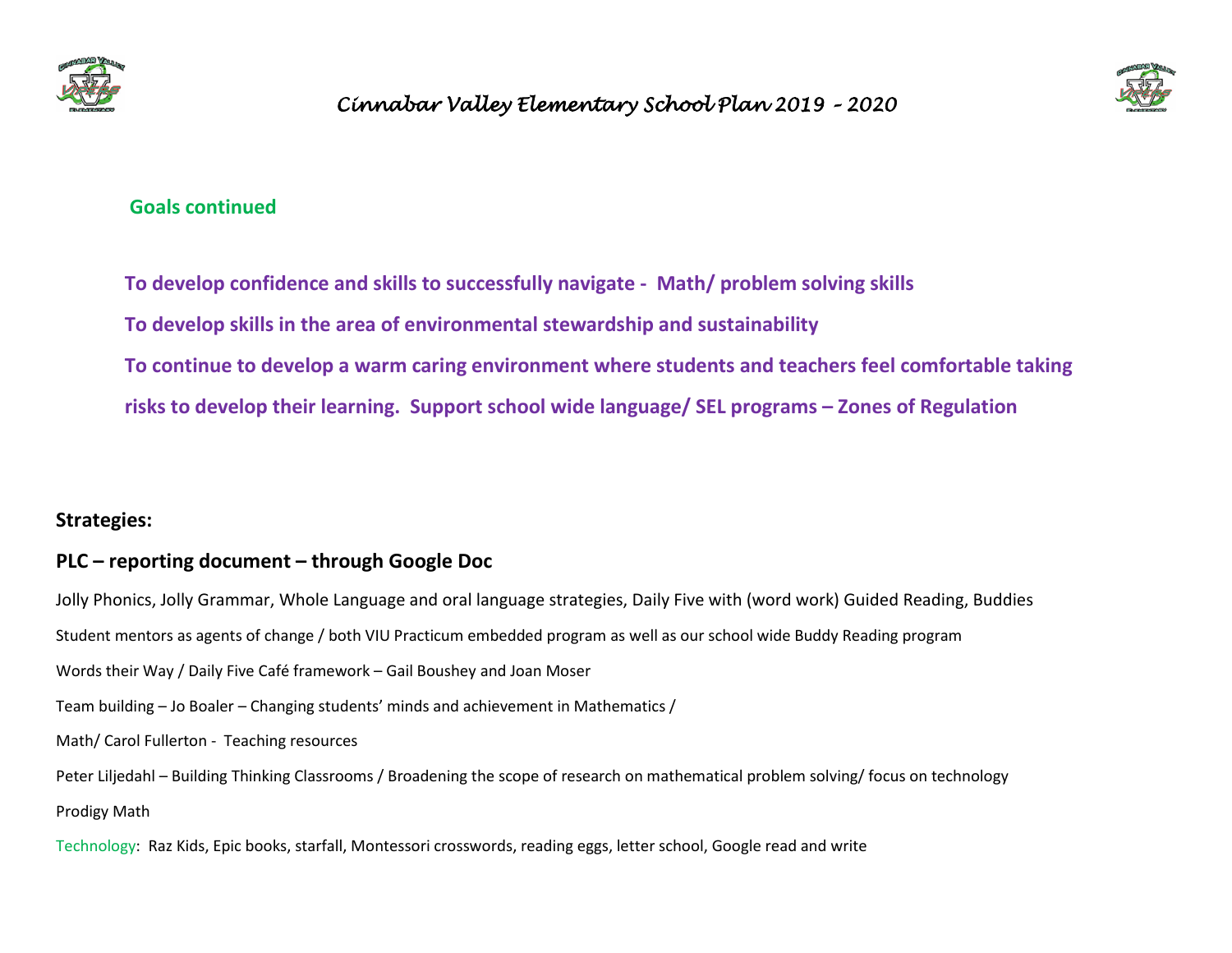

# *Cinnabar Valley Elementary School Plan 2019 – 2020*



#### **NLPS Reading Assessment from K-7**

| Grade          | <b>Areas of Strength</b>                                                     | <b>Areas of Focus</b>                                                                                                                                 | <b>Areas of Concern</b>                                                            |
|----------------|------------------------------------------------------------------------------|-------------------------------------------------------------------------------------------------------------------------------------------------------|------------------------------------------------------------------------------------|
| K.             | <b>Rhyme production / Syllable Blending /</b><br><b>Sound Deletion</b>       | Letter names and sounds, concepts of print                                                                                                            | Phonological awareness - Letter Sound<br>Correspondence, upper and lower case      |
| $\mathbf{1}$   | Initial and final sound isolation, Segmenting<br>phonemes, Blending Phonemes | Reinforce letter sounds; blending and<br>decoding words and how to build/write<br>words and increase bank of sight words                              | <b>Blending (Phonemes- Segmentation and</b><br><b>Decoding Blends) Sight words</b> |
| $\mathfrak{D}$ | Short vowel sounds/ Initial sounds, middle<br>sounds, word blends            | Long vowel sounds, complex vowel<br>patterns. Blends and word endings                                                                                 | Long Vowel Sounds, Complex Vowels                                                  |
| 3              | Sight word recognition/making predictions                                    | Word work games and activities to focus on<br>complex vowels/ develop comprehension<br>skills                                                         | Complex vowels/ ability to use inferencing in<br>comprehension                     |
|                |                                                                              |                                                                                                                                                       |                                                                                    |
| 4              | Literal comprehension/ making predictions                                    | Making connections to text- (how and why)<br>Inferencing/continue to pull ideas out of<br>text and support with detail both in writing<br>and reading | Inferencing, text features, connections                                            |
| 5              | <b>Prediction / Inferencing</b>                                              | Making connections/ Main idea/<br>supporting detail                                                                                                   | <b>Making connections</b>                                                          |
| 6              | <b>Making connections and inferencing</b>                                    | Main idea and supporting details/<br>paraphrasing and using textual evidence to<br>support thinking                                                   | No immediate areas of concern in data                                              |
| $\overline{7}$ | <b>Literal Comprehension/ Predicting</b>                                     | Organization of writing/ Adding details into<br>writing/Connections/inferencing                                                                       | Gaining independence and confidence in literacy<br>skills                          |